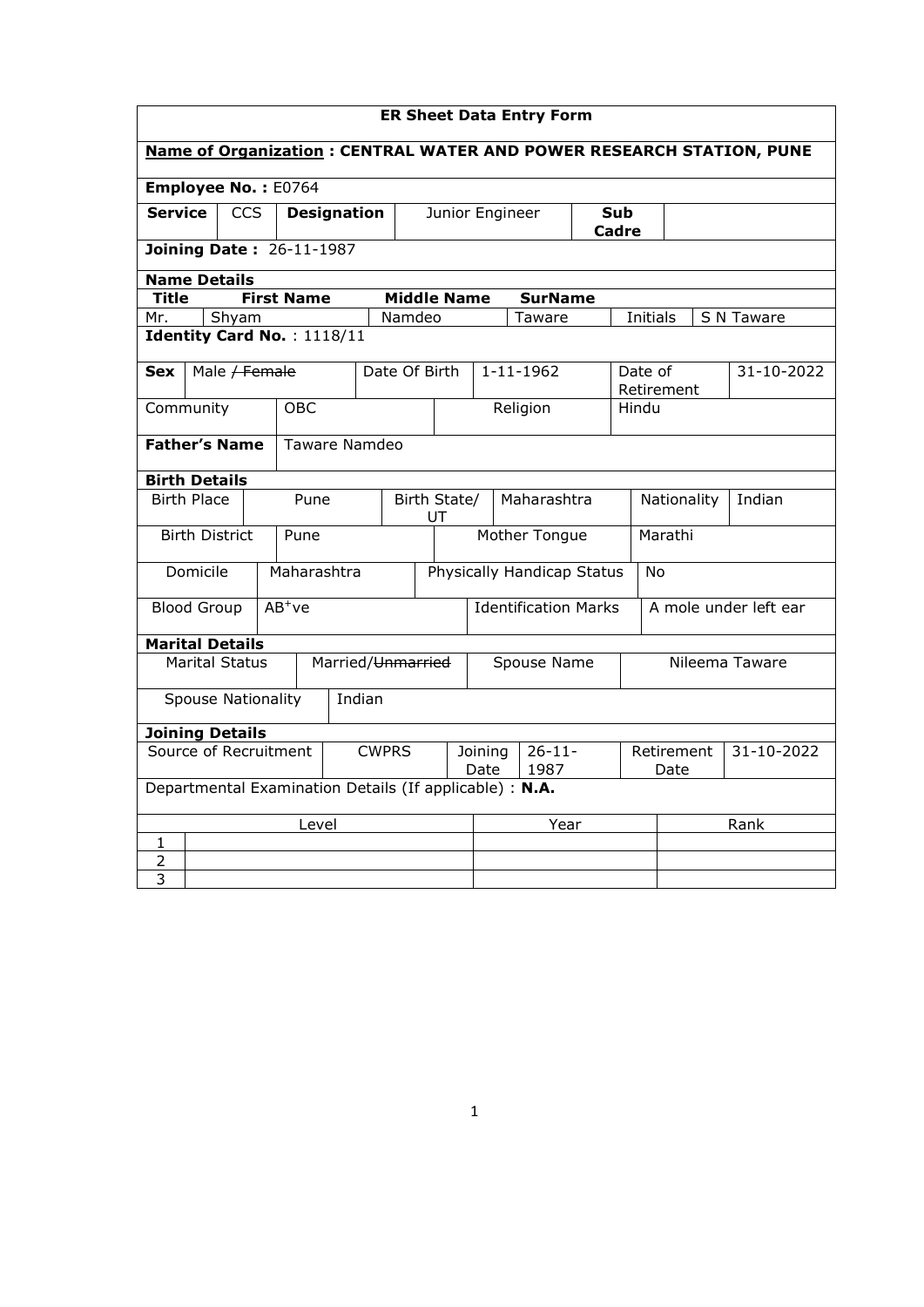| Remarks (if any)            |                  |              |       |              |  |  |  |  |  |  |
|-----------------------------|------------------|--------------|-------|--------------|--|--|--|--|--|--|
| Languages known             |                  |              |       |              |  |  |  |  |  |  |
|                             | Name of Language | <b>Read</b>  | Write | <b>Speak</b> |  |  |  |  |  |  |
| Indian Languages 1<br>Known | English          |              |       |              |  |  |  |  |  |  |
| $\mathcal{P}$               | Hindi            |              |       |              |  |  |  |  |  |  |
| 3                           | Marathi          | $\checkmark$ | ✓     | ✓            |  |  |  |  |  |  |
|                             |                  |              |       |              |  |  |  |  |  |  |
| Foreign Languages<br>Known  |                  |              |       |              |  |  |  |  |  |  |

## Details of deputation (if applicable): N.A.

| Name of the Office | Post held at that<br>time in parent office | Name of post<br>(selected for<br>deputation | Period of deputation |      |  |  |  |
|--------------------|--------------------------------------------|---------------------------------------------|----------------------|------|--|--|--|
|                    |                                            |                                             | Since                | From |  |  |  |
| N.A.               |                                            |                                             |                      |      |  |  |  |

## Details of Foreign Visit: N.A.

| SI.<br>No. | Place of Visit | Date of<br>visit | Post held at<br>that time | Whether it<br>is a<br>personal or<br>official visit | Details of visit |
|------------|----------------|------------------|---------------------------|-----------------------------------------------------|------------------|
|            |                |                  | N.A.                      |                                                     |                  |

## Transfer/Posting Detail (if applicable): N.A.

| Place | Period of posting |      |  |  |  |  |
|-------|-------------------|------|--|--|--|--|
|       | Since             | From |  |  |  |  |
|       | N.A.              |      |  |  |  |  |
|       |                   |      |  |  |  |  |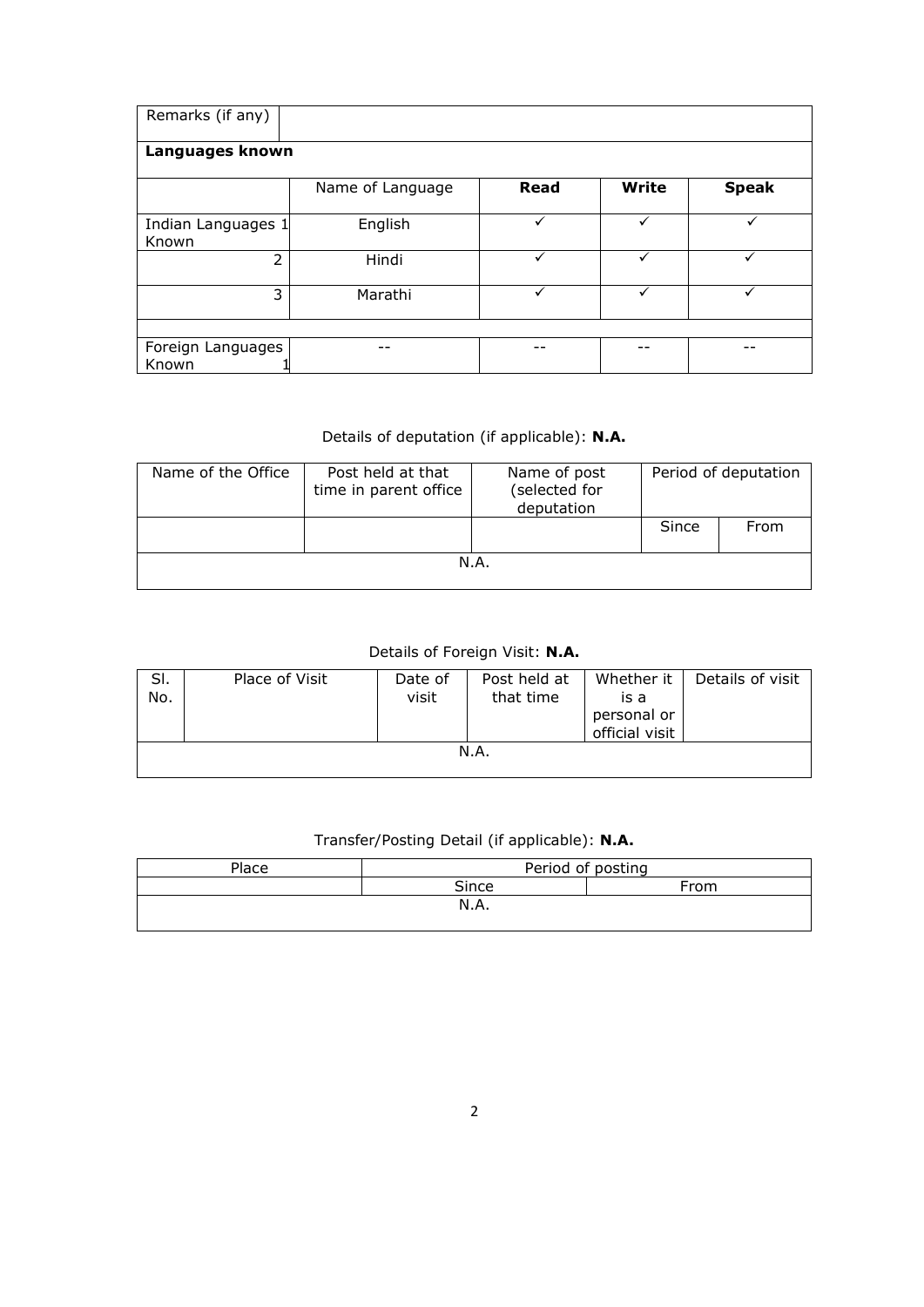|                                                                                                | Qualification (Use extra photocopy sheets for multi qualifications, experience, training, awards details) |                    |                         |          |                                  |                               |                   |                                       |                                  |  |
|------------------------------------------------------------------------------------------------|-----------------------------------------------------------------------------------------------------------|--------------------|-------------------------|----------|----------------------------------|-------------------------------|-------------------|---------------------------------------|----------------------------------|--|
|                                                                                                | Qualification                                                                                             |                    |                         |          | Discipline                       |                               |                   | Specialization 1                      |                                  |  |
| 1) SSC<br>2)HSC<br>3) Diploma in Electronics and Radio Engineering                             |                                                                                                           |                    |                         |          |                                  |                               |                   |                                       |                                  |  |
| 4) Bachelor of Engineering (E & TC)                                                            |                                                                                                           |                    |                         |          |                                  |                               |                   |                                       |                                  |  |
| Year                                                                                           |                                                                                                           | Division           |                         |          | CGPA/%<br>Marks                  |                               | Specialization 2  |                                       |                                  |  |
| 1)1980                                                                                         | 1) First class Distinction                                                                                |                    |                         |          | 1) 82.7%                         |                               |                   |                                       |                                  |  |
| 2)1982                                                                                         | 2) First class Distinction                                                                                |                    |                         |          | 2) 76%                           |                               |                   |                                       |                                  |  |
| 3) 1984                                                                                        | 3) First Class                                                                                            |                    |                         |          | 3) 67%                           |                               |                   |                                       |                                  |  |
| 4) 1995                                                                                        | 4) Second Class                                                                                           |                    |                         |          | 4) 50%                           |                               |                   |                                       |                                  |  |
|                                                                                                |                                                                                                           |                    |                         |          |                                  |                               |                   |                                       |                                  |  |
|                                                                                                | Institution                                                                                               |                    |                         |          | University                       |                               |                   | Place                                 | Countr                           |  |
| 1) Shivbhumi Vidyalaya Khed Shivapur                                                           |                                                                                                           |                    |                         |          | 1) SSC Board                     |                               |                   | Pune                                  | India                            |  |
| 2) Fergusson College Pune                                                                      |                                                                                                           |                    |                         |          | 2) HSC Board                     |                               |                   |                                       |                                  |  |
| 3) Cusrow Wadia College Pune                                                                   |                                                                                                           |                    |                         |          | 3) BTE Maharashtra               |                               |                   |                                       |                                  |  |
| 4) Cusrow Wadia College Pune                                                                   |                                                                                                           |                    |                         |          | 4) Pune University               |                               |                   |                                       |                                  |  |
| <b>Experience</b>                                                                              |                                                                                                           |                    |                         |          |                                  |                               |                   |                                       |                                  |  |
|                                                                                                | <b>Type of Posting</b>                                                                                    |                    |                         |          |                                  |                               | <b>Level</b>      |                                       |                                  |  |
|                                                                                                | Permanent                                                                                                 |                    |                         |          |                                  |                               | Group B           |                                       |                                  |  |
|                                                                                                | <b>Designation</b>                                                                                        |                    |                         |          |                                  | <b>Present Position</b>       |                   |                                       |                                  |  |
|                                                                                                | Junior Engineer                                                                                           |                    |                         |          | Junior Engineer                  |                               |                   |                                       |                                  |  |
|                                                                                                | Ministry                                                                                                  |                    |                         |          |                                  |                               | <b>Department</b> |                                       |                                  |  |
| Ministry of Water Resources, River Development &                                               |                                                                                                           |                    |                         |          |                                  | Coastal Field Instrumentation |                   |                                       |                                  |  |
|                                                                                                | Ganga Rejuvenation                                                                                        |                    |                         |          |                                  |                               |                   |                                       |                                  |  |
|                                                                                                | <b>Office</b>                                                                                             |                    |                         |          | <b>Place</b>                     |                               |                   |                                       |                                  |  |
| Central Water and Power Research Station                                                       |                                                                                                           |                    |                         |          | Khadakwasla (P.O.), Pune-411 024 |                               |                   |                                       |                                  |  |
| <b>Experience Subject</b>                                                                      |                                                                                                           |                    |                         |          |                                  | Period of Posting             |                   |                                       |                                  |  |
|                                                                                                | Major                                                                                                     |                    |                         |          | Minor                            | From                          |                   |                                       | To                               |  |
| of<br>Maintenance                                                                              | electronic                                                                                                |                    | equipments,             |          |                                  | 26-11-1987                    |                   |                                       | Till date                        |  |
| of<br>Development                                                                              | instruments                                                                                               | required           | in.                     |          |                                  |                               |                   |                                       |                                  |  |
| prototype model, Running and maintenance                                                       |                                                                                                           |                    | of                      |          |                                  |                               |                   |                                       |                                  |  |
| Cyber Computer System, Operation of Central                                                    |                                                                                                           |                    |                         |          |                                  |                               |                   |                                       |                                  |  |
| AC plant, deployment of wave, current, tide<br>measuring equipments, Retrieval and analysis of |                                                                                                           |                    |                         |          |                                  |                               |                   |                                       |                                  |  |
| field data                                                                                     |                                                                                                           |                    |                         |          |                                  |                               |                   |                                       |                                  |  |
| Note:-Refer the Annexure to fill above Major, Minor Subjects and below given training subject  |                                                                                                           |                    |                         |          |                                  |                               |                   |                                       |                                  |  |
| (minimum 1 week & above)                                                                       |                                                                                                           |                    |                         |          |                                  |                               |                   |                                       |                                  |  |
| Training: N.A.                                                                                 |                                                                                                           |                    |                         |          |                                  |                               |                   |                                       |                                  |  |
| <b>Training Year</b>                                                                           | <b>Training Name</b>                                                                                      |                    |                         |          |                                  | <b>Training Subject</b>       |                   |                                       |                                  |  |
|                                                                                                |                                                                                                           |                    |                         |          |                                  |                               |                   |                                       |                                  |  |
| Level<br>Institute Name, Place                                                                 |                                                                                                           |                    |                         |          | Field Visit Country              |                               |                   |                                       | Field Visit Place (within India) |  |
|                                                                                                |                                                                                                           |                    |                         |          |                                  |                               |                   |                                       |                                  |  |
| Sponsoring Authority                                                                           |                                                                                                           | Period of Training |                         | Duration |                                  |                               | Result            |                                       |                                  |  |
|                                                                                                |                                                                                                           | To                 |                         |          | in Weeks)                        |                               | Qualified         |                                       |                                  |  |
|                                                                                                | From                                                                                                      |                    |                         |          |                                  |                               |                   |                                       | Not Qualified                    |  |
| <b>Awards/Publications: N.A.</b>                                                               |                                                                                                           |                    |                         |          |                                  |                               |                   |                                       |                                  |  |
| Type of Activity:                                                                              |                                                                                                           |                    |                         |          | Academic                         |                               |                   |                                       |                                  |  |
| <b>Activity Area</b>                                                                           |                                                                                                           |                    | <b>Activity Subject</b> |          |                                  |                               |                   | Non Academic<br><b>Activity Title</b> |                                  |  |
|                                                                                                |                                                                                                           |                    |                         |          |                                  |                               |                   |                                       |                                  |  |